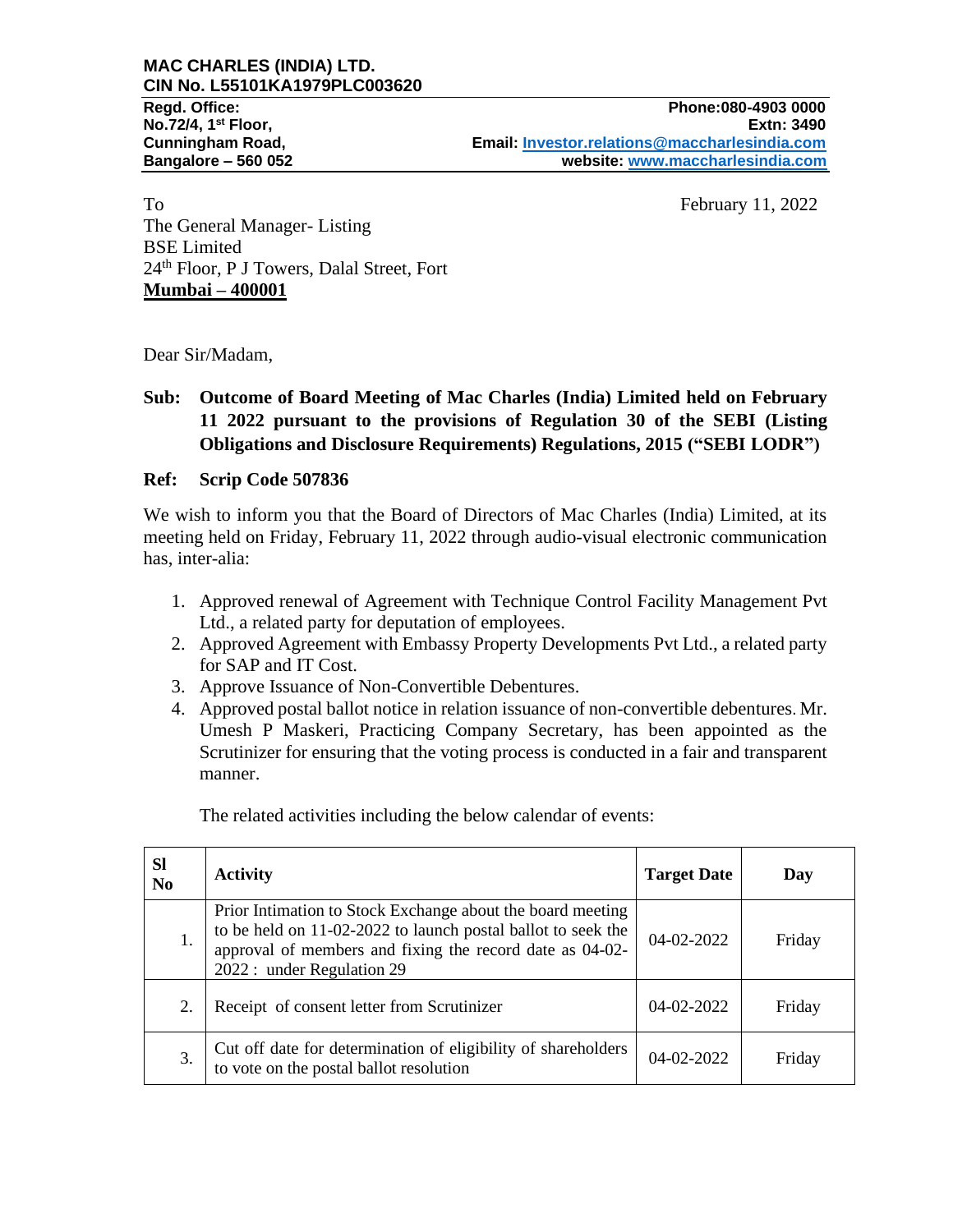#### **MAC CHARLES (INDIA) LTD. CIN No. L55101KA1979PLC003620**

**Regd. Office: Phone:080-4903 0000** Regd. Office: Phone:080-4903 0000<br>No.72/4, 1<sup>st</sup> Floor, Extn: 3490<br>Cunningham Road, Email: <u>Investor.relations@maccharlesindia.com</u><br>Bangalore – 560 052 website: <u>www.maccharlesindia.com</u> **Cunningham Road, Email: [Investor.relations@maccharlesindia.com](mailto:Investor.relations@maccharlesindia.com) Bangalore – 560 052 website: [www.maccharlesindia.com](http://www.maccharlesindia.com/)**

| 4.  | BgSE Financials Limited, RTA to set up request for<br>Beneficial Owner Position (Benpos) as on 04-02-2022, the<br>with Depositories i.e. CDSL and NSDL<br>cut off date                                                             | 04-02-2022 | Friday    |
|-----|------------------------------------------------------------------------------------------------------------------------------------------------------------------------------------------------------------------------------------|------------|-----------|
| 5.  | RTA to download Benposs from CDSL and NSDL as on cut<br>off date i.e. 31-12-2021                                                                                                                                                   | 05-02-2022 | Saturday  |
| 6.  | RTA to submit to the Company the complete List of<br>Members as on 04-02-2022 i.e. the cut-off date with clear<br>bifurcation of members who are having email address and<br>the members                                           | 05-02-2022 | Saturday  |
| 7.  | Board meeting to approve the notice of postal ballot,<br>appointment of scrutinizer, cut-off date, date of opening and<br>closing of the postal ballot                                                                             | 11-02-2022 | Friday    |
| 8.  | Intimation to Stock Exchange of the outcome of Board<br>meeting and calendar of events of Postal ballot exercise                                                                                                                   | 11-02-2022 | Friday    |
| 9.  | Generation<br>of EVSN on CDSL evoting portal by BgSE<br>Financial, RTA                                                                                                                                                             | 11-02-2022 | Friday    |
| 10. | Forwarding of final Notice of postal ballot duly signed PDF<br>by the Company to the RTA                                                                                                                                           | 12-02-2022 | Saturday  |
| 11. | Display of Notice of Postal ballot on the website of Company                                                                                                                                                                       | 12-02-2022 | Saturday  |
| 12. | RTA to send by email to CDSL Green Initiative the Notice<br>of Postal Ballot to the shareholders who are having the email<br>Id                                                                                                    | 12-02-2022 | Saturday  |
| 13. | RTA to upload the Notice of Postal Ballot, List of<br>Resolutions and the Register of Members on CDSL evoting<br>portal                                                                                                            | 14-02-2022 | Monday    |
| 14. | Activation of EVSN on CDSL system by RTA                                                                                                                                                                                           | 14-02-2022 | Monday    |
| 15. | Filing of Notice of Postal Ballot with the Stock exchange<br>by Company: Regulation 30                                                                                                                                             | 14-02-2022 | Monday    |
|     | CDSL Green Initiative to send the draft of the covering e-<br>16.   mail to the Company to be sent to the shareholders along with<br>the Notice of Postal Ballot by email to all the members who<br>have furnished their email Id. | 14-02-2022 | Monday    |
| 17. | Company to approve the draft the covering email sent by<br>Green initiative                                                                                                                                                        | 15-02-2022 | Tuesday   |
| 18. | CDSL Green Initiative to send by email the Notice of Postal<br>Ballot to the shareholders to all the members who have<br>furnished their email Id.                                                                                 | 16-02-2022 | Wednesday |
| 19. | CDSL Green Initiative to send confirmation about despatch<br>of Notice of Postal Ballot by email to the shareholders                                                                                                               | 17-02-2022 | Thursday  |
| 20. | Publication of advertisement in Newspapers : Financial<br>Express: English and Hosa Digantha: Kannada:                                                                                                                             | 18-02-2022 | Friday    |